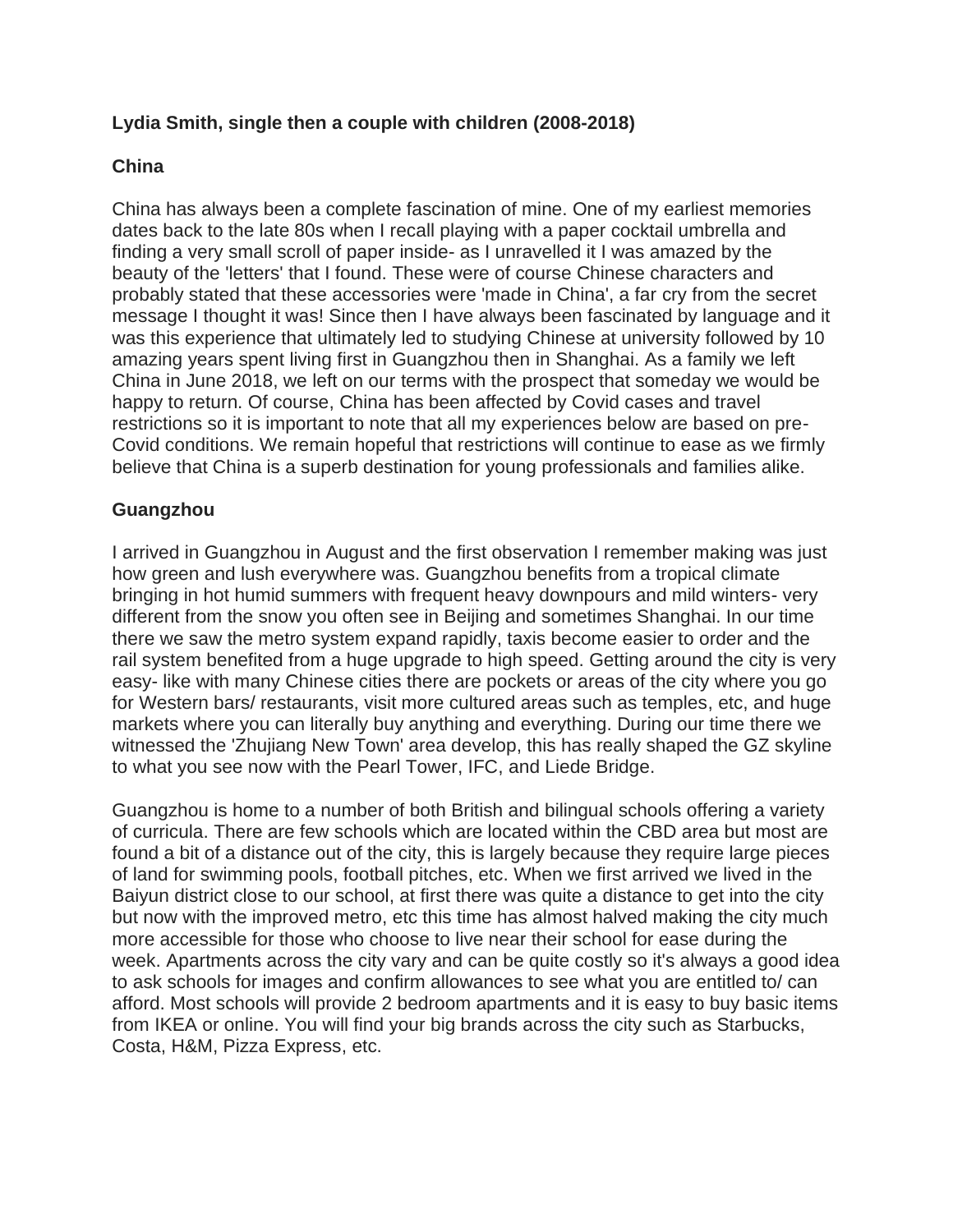Even if you have a command of Mandarin you will find that Cantonese is more widely spoken but I honestly don't think you need much Chinese language ability to get aboutsigns are all in English as are Apps to help you get around. It's quite easy to go into a Chinese restaurant and point at pictures and you will pretty much get what you are after! I really do have very fond memories of GZ, first living there as a single female I felt incredibly safe, and later living together with my partner. There are so many activities to get involved in, sports clubs (rugby, Muay Thai, netball, etc) where you will meet people who aren't just teachers. Getting out of the city is very easy with the high-speed rail network, you can literally be on the other side of the country in a matter of hours. Hong Kong is also a popular weekend destination for shopping/ nights out etc. SE Asia is also pretty much much on your doorstep for longer holidays.

In a nutshell, GZ offers some great schools and a wonderful Chinese culture- we have such fond memories of our time there and can honestly recommend the city to all those looking for adventure as well as access to home comforts.

## **Shanghai**

We moved up to Shanghai in August after around 6 years of living and working in Guangzhou. We honestly felt like we had moved to another country! One word to describe Shanghai is that it is just simply 'cool'. It is an amazing city to live in, it is fastpaced, changing, and dynamic, with access to everything and anything. We first experienced Shanghai as a young couple. At work, we were working in a start-up bilingual school where opportunities continued to be presented to us whilst at weekends we loved heading out to rooftop bars in leafy lanes or boozy brunches in the big 5<sup>\*</sup> hotels. This changed in Jan 2017 when we welcomed our first daughter who was born in an international clinic. With this, we found baby clubs on Saturday mornings allowing me to build a 'mum network' for playdates, all the usual things you do as a young family. We had access to foreign milk powder and never struggled to get anything we needed for Bea. I went back to work relatively early and we were incredibly lucky to have an 'ayi' who looked after Bea Mon to Fri, Hu Ayi really did a great job with Bea and I was really upset to leave her when we relocated back. In a nutshell, Shanghai has it all - it is an easy place to be and you can live life like a king or save as much as you can if you prefer eating/ drinking local.

Most schools are located out of the city and I would always recommend taking the school provided accommodation first so you get your bearings of the city- in your second year you will have a much better understanding of the city and know where you want to live, whether it is close to the gym, metro station, etc. Rent in areas such as the former French concession area can be expensive but we took the hit because we wanted to really experience living in the 'thick of it'. We loved Saturday morning strolls to bakeries for pastries and coffee. Shanghai is home to a large international community, we made friends with people who weren't just teachers, many were doing some very cool tech-based things, an example of the types of people the city attracts.